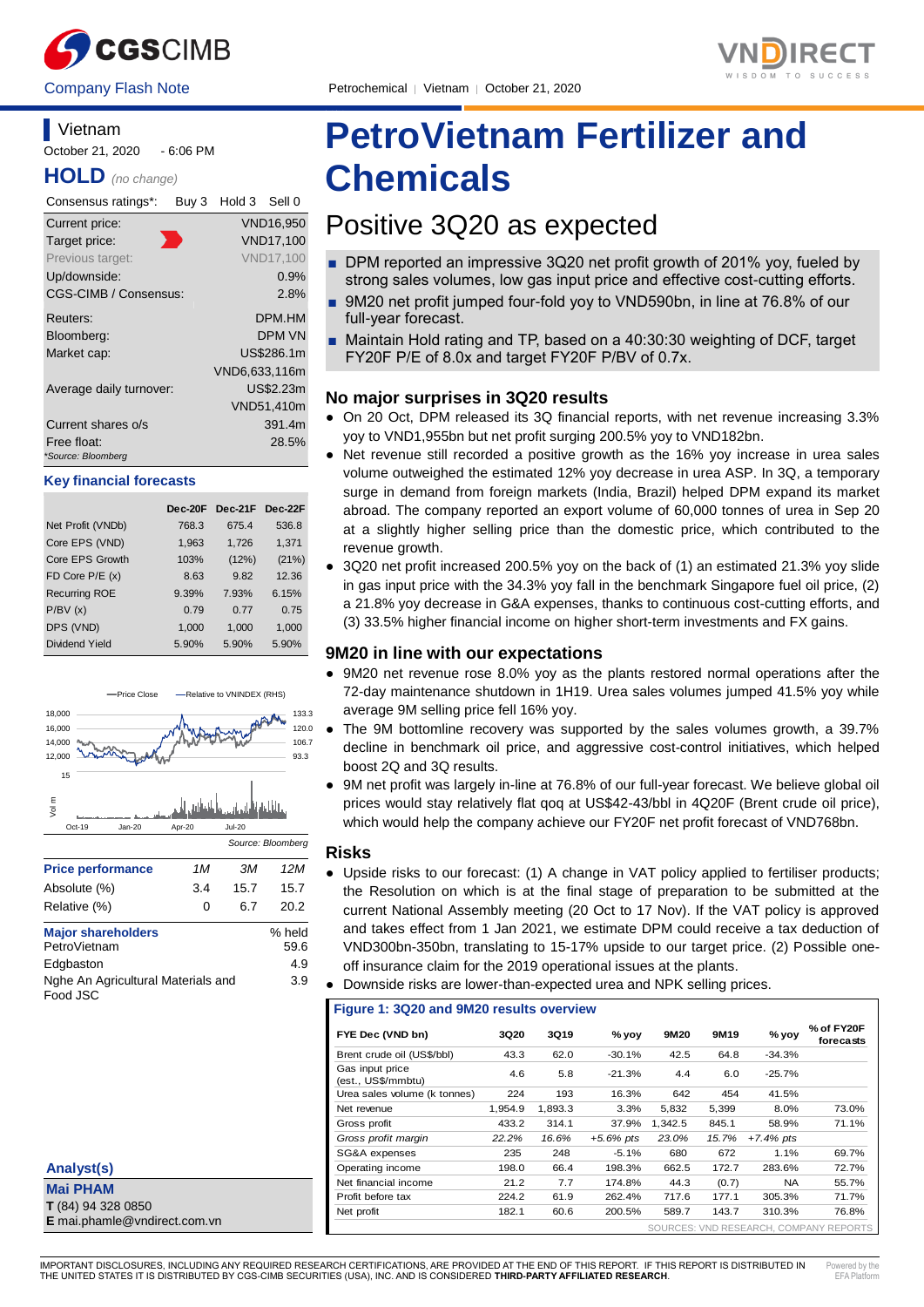

Petrochemical │ Vietnam PetroVietnam Fertilizer and Chemicals │ October 21, 2020



ヿ

**Figure 2: Peer comparison** 

|                                                 |                  |             |              |                                     |          |        |      |           |           | Recurring      |      | <b>EV/EBITDA</b>                                                        |           | <b>Dividend</b> |      |
|-------------------------------------------------|------------------|-------------|--------------|-------------------------------------|----------|--------|------|-----------|-----------|----------------|------|-------------------------------------------------------------------------|-----------|-----------------|------|
|                                                 | <b>Bloomberg</b> |             |              | Share Price Target Price Market Cap |          | P/E(x) |      | P/BV(x)   |           | <b>ROE (%)</b> |      | (x)                                                                     |           | Yield (%)       |      |
| Company                                         | Ticker           | Recom.      | (local curr) | (local curr)                        | (US\$ m) | 2020   | 2021 | 2020      | 2021      | 2020           | 2021 | 2020                                                                    | 2021      | 2020            | 2021 |
| Fatima Fertilizer Co Ltd FATIMA PA NR           |                  |             | 31           | <b>NA</b>                           | 395.6    | 4.8    | 5.8  | 0.7       | 0.7       | 17.1           | 12.8 | <b>NA</b>                                                               | <b>NA</b> | 6.5             | 6.5  |
| <b>Engro Fertilizers Ltd</b>                    | <b>EFERT PA</b>  | <b>NR</b>   | 67           | <b>NA</b>                           | 549.8    | 8.0    | 8.0  | 2.0       | 2.0       | 24.8           | 23.7 | 4.7                                                                     | 5.3       | 11.2            | 9.6  |
| Chambal Fertilizers and<br><b>Chemicals Ltd</b> | CHMB IN          | <b>NR</b>   | 166          | <b>NA</b>                           | 937.3    | 5.9    | 5.6  | 1.5       | 1.2       | 26.3           | 22.8 | <b>NA</b>                                                               | <b>NA</b> | 3.0             | 3.9  |
| Fauji Fertilizer Co Ltd                         | FFC PA           | <b>NR</b>   | 108          | <b>NA</b>                           | 846.7    | 7.9    | 7.5  | <b>NA</b> | <b>NA</b> | 47.7           | 47.9 | <b>NA</b>                                                               | <b>NA</b> | 11.1            | 12.0 |
| Engro Corp Ltd                                  | <b>ENGRO PA</b>  | <b>NR</b>   | 312          | <b>NA</b>                           | 1,108.4  | 8.5    | 7.5  | 1.2       | 1.1       | 12.6           | 13.4 | 4.4                                                                     | 3.2       | 7.4             | 8.4  |
| Hubei Xinyangfeng<br>Fertilizer Co Ltd          | 000902 CH        | <b>NR</b>   | 12           | <b>NA</b>                           | 2.447.8  | 19.8   | 15.7 | 2.3       | 2.1       | 11.8           | 13.5 | 11.9                                                                    | 9.4       | 1.9             | 2.5  |
| Average                                         |                  |             |              |                                     | 1047.6   | 9.1    | 8.3  | 1.5       | 1.4       | 23.4           | 22.4 | 7.0                                                                     | 6.0       | 6.9             | 7.2  |
| Median                                          |                  |             |              |                                     | 892.0    | 7.9    | 7.5  | 1.5       | 1.2       | 20.9           | 18.2 | 4.7                                                                     | 5.3       | 7.0             | 7.5  |
| PetroVietnam Fertilizer<br>and Chemicals        | DPM VN           | <b>HOLD</b> | 16,950       | 17,100                              | 286.1    | 8.6    | 9.8  | 0.8       | 0.8       | 9.4            | 7.9  | 2.3                                                                     | 2.0       | 5.9             | 5.9  |
|                                                 |                  |             |              |                                     |          |        |      |           |           |                |      | SOURCES: VND RESEARCH, CGS-CIMB RESEARCH, BLOOMBERG (DATA AS AT 21 OCT) |           |                 |      |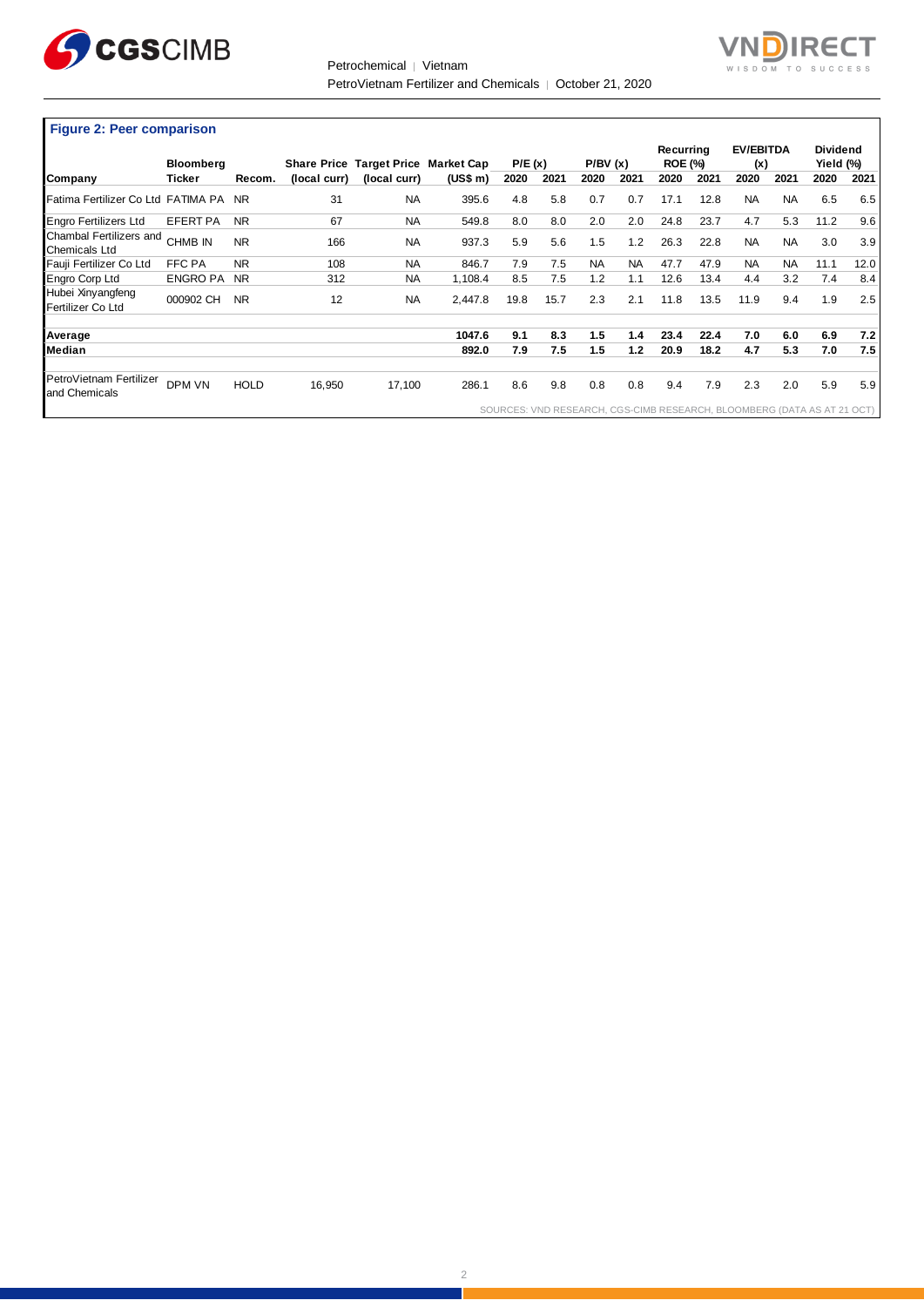



# **BY THE NUMBERS**

| (VNDb)                                    | Dec-19A  | Dec-20E  | Dec-21F  | Dec-22F  |
|-------------------------------------------|----------|----------|----------|----------|
| <b>Total Net Revenues</b>                 | 7.684    | 7.990    | 8.730    | 9.140    |
| <b>Gross Profit</b>                       | 1.402    | 1.888    | 1.806    | 1.621    |
| <b>Operating EBITDA</b>                   | 994      | 1,474    | 1,306    | 1,083    |
| Depreciation And Amortisation             | (562)    | (562)    | (562)    | (562)    |
| <b>Operating EBIT</b>                     | 432      | 912      | 744      | 521      |
| Financial Income/(Expense)                | 32       | 79       | 116      | 149      |
| Pretax Income/(Loss) from Assoc.          | $\Omega$ | $\Omega$ | $\Omega$ | $\Omega$ |
| Non-Operating Income/(Expense)            | 3        | 9        | 12       | 13       |
| Profit Before Tax (pre-El)                | 467      | 1.000    | 872      | 683      |
| <b>Exceptional Items</b>                  |          |          |          |          |
| <b>Pre-tax Profit</b>                     | 467      | 1,000    | 872      | 683      |
| Taxation                                  | (78)     | (214)    | (179)    | (133)    |
| Exceptional Income - post-tax             |          |          |          |          |
| <b>Profit After Tax</b>                   | 389      | 787      | 693      | 550      |
| Minority Interests                        | (11)     | (18)     | (18)     | (14)     |
| <b>Preferred Dividends</b>                |          |          |          |          |
| FX Gain/(Loss) - post tax                 |          |          |          |          |
| Other Adjustments - post-tax              |          |          |          |          |
| <b>Net Profit</b>                         | 378      | 768      | 675      | 537      |
| <b>Recurring Net Profit</b>               | 378      | 768      | 675      | 537      |
| <b>Fully Diluted Recurring Net Profit</b> | 378      | 768      | 675      | 537      |

| <b>Cash Flow</b>                 |          |          |          |                |
|----------------------------------|----------|----------|----------|----------------|
| (VNDb)                           | Dec-19A  | Dec-20F  | Dec-21F  | Dec-22F        |
| <b>EBITDA</b>                    | 994      | 1,474    | 1,306    | 1,083          |
| Cash Flow from Invt. & Assoc.    |          |          |          |                |
| Change In Working Capital        | 782      | (186)    | 104      | (108)          |
| (Incr)/Decr in Total Provisions  |          |          |          |                |
| Other Non-Cash (Income)/Expense  | 29       | (1)      | (1)      | (1)            |
| <b>Other Operating Cashflow</b>  | (28)     | 4        | 6        | $\overline{7}$ |
| Net Interest (Paid)/Received     | 29       | 85       | 122      | 155            |
| <b>Tax Paid</b>                  | (46)     | (214)    | (179)    | (133)          |
| <b>Cashflow From Operations</b>  | 1,759    | 1,162    | 1,358    | 1,003          |
| Capex                            | (118)    | (116)    | (117)    | (118)          |
| Disposals Of FAs/subsidiaries    | 3        | 0        | $\Omega$ | $\Omega$       |
| Acq. Of Subsidiaries/investments |          |          |          |                |
| Other Investing Cashflow         | 61       | (11)     | (26)     | (15)           |
| Cash Flow From Investing         | (54)     | (127)    | (144)    | (133)          |
| Debt Raised/(repaid)             | (43)     | (196)    | (196)    | (196)          |
| Proceeds From Issue Of Shares    | $\Omega$ | 0        | $\Omega$ | 0              |
| Shares Repurchased               | $\Omega$ | $\Omega$ | $\Omega$ | $\Omega$       |
| Dividends Paid                   | (402)    | (391)    | (391)    | (391)          |
| <b>Preferred Dividends</b>       |          |          |          |                |
| Other Financing Cashflow         | $\Omega$ | (9)      | (2)      | (9)            |
| Cash Flow From Financing         | (445)    | (597)    | (590)    | (597)          |
| <b>Total Cash Generated</b>      | 1,260    | 438      | 625      | 273            |
| <b>Free Cashflow To Equity</b>   | 1,662    | 839      | 1.018    | 674            |
| <b>Free Cashflow To Firm</b>     | 1,812    | 1,123    | 1,287    | 928            |



| <b>Balance Sheet</b>                  |          |          |          |          |
|---------------------------------------|----------|----------|----------|----------|
| (VNDb)                                | Dec-19A  | Dec-20F  | Dec-21F  | Dec-22F  |
| <b>Total Cash And Equivalents</b>     | 4.012    | 4.450    | 5.075    | 5.348    |
| <b>Total Debtors</b>                  | 289      | 358      | 360      | 393      |
| Inventories                           | 1.351    | 1.372    | 1.510    | 1.640    |
| <b>Total Other Current Assets</b>     | 292      | 304      | 332      | 347      |
| <b>Total Current Assets</b>           | 5.944    | 6.483    | 7.277    | 7.728    |
| <b>Fixed Assets</b>                   | 3.932    | 3.497    | 3.063    | 2.631    |
| <b>Total Investments</b>              | 45       | 45       | 45       | 45       |
| Intangible Assets                     | 858      | 855      | 852      | 848      |
| <b>Total Other Non-Current Assets</b> | 660      | 664      | 683      | 690      |
| <b>Total Non-current Assets</b>       | 5,496    | 5,061    | 4.643    | 4,214    |
| Short-term Debt                       | 177      | 133      | 89       | 44       |
| Current Portion of Long-Term Debt     |          |          |          |          |
| <b>Total Creditors</b>                | 1.375    | 1.269    | 1.492    | 1.534    |
| Other Current Liabilities             | 509      | 529      | 578      | 605      |
| <b>Total Current Liabilities</b>      | 2.061    | 1.931    | 2.158    | 2.184    |
| Total Long-term Debt                  | 1.064    | 912      | 760      | 608      |
| Hybrid Debt - Debt Component          |          |          |          |          |
| Total Other Non-Current Liabilities   | 155      | 145      | 143      | 134      |
| <b>Total Non-current Liabilities</b>  | 1.218    | 1.057    | 903      | 741      |
| <b>Total Provisions</b>               | $\Omega$ | $\Omega$ | $\Omega$ | $\Omega$ |
| <b>Total Liabilities</b>              | 3,279    | 2.988    | 3,061    | 2,925    |
| Shareholders' Equity                  | 7.996    | 8.373    | 8,657    | 8,802    |
| Minority Interests                    | 165      | 184      | 202      | 215      |
| <b>Total Equity</b>                   | 8,161    | 8,557    | 8,859    | 9,018    |

### **Key Ratios**

٦

|                                  | Dec-19A    | Dec-20F | Dec-21F    | Dec-22F    |
|----------------------------------|------------|---------|------------|------------|
| Revenue Growth                   | $(17.4\%)$ | 4.0%    | 9.3%       | 4.7%       |
| Operating EBITDA Growth          | (24.7%)    | 48.3%   | $(11.4\%)$ | $(17.1\%)$ |
| Operating EBITDA Margin          | 12.9%      | 18.4%   | 15.0%      | 11.8%      |
| Net Cash Per Share (VND)         | 7.080      | 8.701   | 10.798     | 11.998     |
| BVPS (VND)                       | 20.429     | 21.392  | 22.118     | 22.489     |
| <b>Gross Interest Cover</b>      | 4.04       | 10.42   | 10.27      | 9.07       |
| <b>Effective Tax Rate</b>        | 16.7%      | 21.4%   | 20.5%      | 19.4%      |
| Net Dividend Payout Ratio        | 106%       | 51%     | 58%        | 73%        |
| <b>Accounts Receivables Days</b> | 15.72      | 12.48   | 12.73      | 12.71      |
| <b>Inventory Days</b>            | 87.55      | 81.63   | 75.95      | 76.46      |
| <b>Accounts Payables Days</b>    | 25.98      | 26.46   | 23.64      | 24.50      |
| <b>ROIC (%)</b>                  | 6.1%       | 16.6%   | 14.2%      | 11.0%      |
| ROCE (%)                         | 6.0%       | 11.4%   | 9.7%       | 7.6%       |
| Return On Average Assets         | 3.16%      | 6.15%   | 4.92%      | 3.36%      |

|                                 | Dec-19A  | Dec-20F | Dec-21F | Dec-22F |
|---------------------------------|----------|---------|---------|---------|
| Oil Price (US\$/bbl)            | 64.2     | 43.0    | 50.0    | 55.0    |
| Volume Growth (%)               | $-14.9%$ | 14.9%   | 1.0%    | 1.0%    |
| Ratio Of Up To Downstream (x)   | N/A      | N/A     | N/A     | N/A     |
| Operating Cash Cost (US\$/bbl)  | N/A      | N/A     | N/A     | N/A     |
| Ratio Of High To Low Margin (x) | N/A      | N/A     | N/A     | N/A     |

SOURCES: VND RESEARCH, COMPANY REPORTS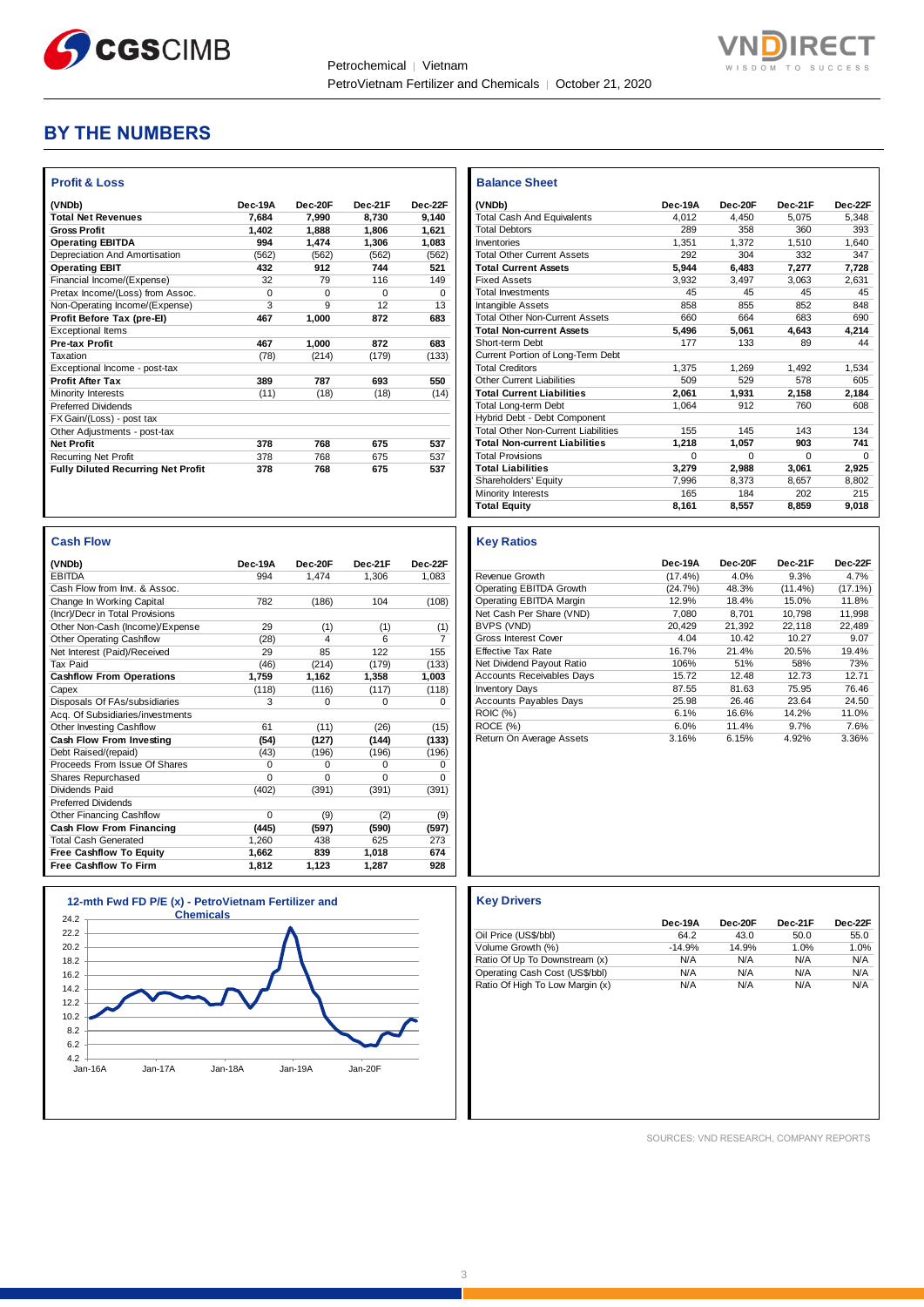



### **DISCLAIMER**

The content of this report (including the views and opinions expressed therein, and the information comprised therein) has been prepared by and belongs to VNDIRECT Securities Corporation, and is distributed by CGS-CIMB pursuant to an arrangement between VNDIRECT Securities Corporation and CGS-CIMB. VNDIRECT Securities Corporation is not an affiliate of CGS-CIMB.

This report is not directed to, or intended for distribution to or use by, any person or entity who is a citizen or resident of or located in any locality, state, country or other jurisdiction where such distribution, publication, availability or use would be contrary to law or regulation.

By accepting this report, the recipient hereof represents and warrants that he is entitled to receive such report in accordance with the restrictions set forth below and agrees to be bound by the limitations contained herein (including the "Restrictions on Distributions" set out below). Any failure to comply with these limitations may constitute a violation of law. This publication is being supplied to you strictly on the basis that it will remain confidential. No part of this report may be (i) copied, photocopied, duplicated, stored or reproduced in any form by any means or (ii) redistributed or passed on, directly or indirectly, to any other person in whole or in part, for any purpose without the prior written consent of CGS-CIMB.

The information contained in this research report is prepared from data believed to be correct and reliable at the time of issue of this report.

VNDIRECT Securities Corporation may or may not issue regular reports on the subject matter of this report at any frequency and may cease to do so or change the periodicity of reports at any time. Neither VNDIRECT Securities Corporation nor CGS-CIMB is under any obligation to update this report in the event of a material change to the information contained in this report. Neither VNDIRECT Securities Corporation nor CGS-CIMB has any and will accept any, obligation to (i) check or ensure that the contents of this report remain current, reliable or relevant, (ii) ensure that the content of this report constitutes all the information a prospective investor may require, (iii) ensure the adequacy, accuracy, completeness, reliability or fairness of any views, opinions and information, and accordingly, VNDIRECT Securities Corporation, CGS-CIMB and their respective affiliates and related persons including China Galaxy International Financial Holdings Limited ("CGIFHL") and CIMB Group Sdn. Bhd. ("CIMBG") and their respective related corporations (and their respective directors, associates, connected persons and/or employees) shall not be liable in any manner whatsoever for any consequences (including but not limited to any direct, indirect or consequential losses, loss of profits and damages) of any reliance thereon or usage thereof. In particular, VNDIRECT Securities Corporation and CGS-CIMB disclaim all responsibility and liability for the views and opinions set out in this report.

Unless otherwise specified, this report is based upon reasonable sources. Such sources will, unless otherwise specified, for market data, be market data and prices available from the main stock exchange or market where the relevant security is listed, or, where appropriate, any other market. Information on the accounts and business of company(ies) will generally be based on published statements of the company(ies), information disseminated by regulatory information services, other publicly available information and information resulting from our research. Whilst every effort is made to ensure that statements of facts made in this report are accurate, all estimates, projections, forecasts, expressions of opinion and other subjective judgments contained in this report are based on assumptions considered to be reasonable as of the date of the document in which they are contained and must not be construed as a representation that the matters referred to therein will occur. Past performance is not a reliable indicator of future performance. The value of investments may go down as well as up and those investing may, depending on the investments in question, lose more than the initial investment. No report shall constitute an offer or an invitation by or on behalf of CGS-CIMB or VNDIRECT Securities Corporation, or their respective affiliates (including CGIFHL, CIMBG and their respective related corporations) to any person to buy or sell any investments.

CGS-CIMB and/or VNDIRECT Securities Corporation and/or their respective affiliates and related corporations (including CGIFHL, CIMBG and their respective related corporations), their respective directors, associates, connected parties and/or employees may own or have positions in securities of the company(ies) covered in this research report or any securities related thereto and may from time to time add to or dispose of, or may be materially interested in, any such securities. Further, CGS-CIMB and/or VNDIRECT Securities Corporation, and/or their respective affiliates and their respective related corporations (including CGIFHL, CIMBG and their respective related corporations) do and seek to do business with the company(ies) covered in this research report and may from time to time act as market maker or have assumed an underwriting commitment in securities of such company(ies), may sell them to or buy them from customers on a principal basis and may also perform or seek to perform significant investment banking, advisory, underwriting or placement services for or relating to such company(ies) as well as solicit such investment, advisory or other services from any entity mentioned in this report.

CGS-CIMBand/or VNDIRECT Securities Corporation and/or their respective affiliates (including CGIFHL, CIMBG and their respective related corporations) may enter into an agreement with the company(ies) covered in this report relating to the production of research reports. CGS-CIMB and/or VNDIRECT Securities Corporation may disclose the contents of this report to the company(ies) covered by it and may have amended the contents of this report following such disclosure.

The analyst responsible for the production of this report hereby certifies that the views expressed herein accurately and exclusively reflect his or her personal views and opinions about any and all of the issuers or securities analysed in this report and were prepared independently and autonomously. No part of the compensation of the analyst(s) was, is, or will be directly or indirectly related to the inclusion of specific recommendations(s) or view(s) in this report. The analyst(s) who prepared this research report is prohibited from receiving any compensation, incentive or bonus based on specific investment banking transactions or for providing a specific recommendation for, or view of, a particular company. Information barriers and other arrangements may be established where necessary to prevent conflicts of interests arising. However, the analyst(s) may receive compensation that is based on his/their coverage of company(ies) in the performance of his/their duties or the performance of his/their recommendations and the research personnel involved in the preparation of this report may also participate in the solicitation of the businesses as described above. In reviewing this research report, an investor should be aware that any or all of the foregoing, among other things, may give rise to real or potential conflicts of interest. Additional information is, subject to the duties of confidentiality, available on request.

The term "VNDIRECT Securities Corporation" shall, unless the context otherwise requires, mean VNDIRECT Securities Corporation and its affiliates, subsidiaries and related companies. The term "CGS-CIMB" shall denote, where appropriate, the relevant entity distributing or disseminating the report in the particular jurisdiction referenced below, or, in every other case except as otherwise stated herein, CGS-CIMB Securities International Pte. Ltd. and its affiliates, subsidiaries and related corporations.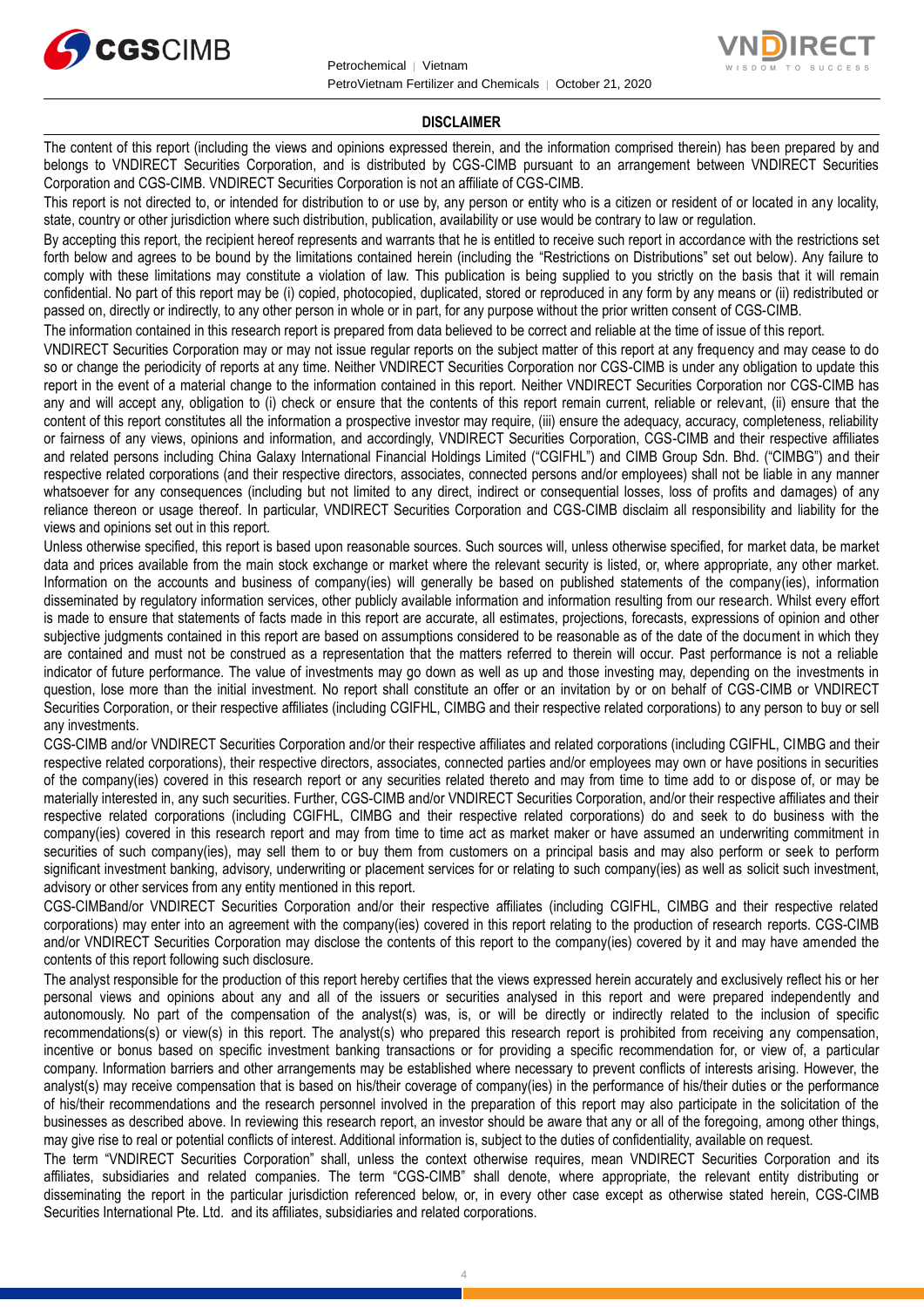



| <b>CGS-CIMB</b> |                                                                                   |                                                                 |
|-----------------|-----------------------------------------------------------------------------------|-----------------------------------------------------------------|
| Country         | <b>CGS-CIMB Entity</b>                                                            | <b>Regulated by</b>                                             |
| Hong Kong       | CGS-CIMB Securities (Hong Kong) Limited                                           | Securities and Futures Commission Hong Kong                     |
| India           | CGS-CIMB Securities (India) Private Limited                                       | Securities and Exchange Board of India (SEBI)                   |
| Indonesia       | PT CGS-CIMB Sekuritas Indonesia                                                   | Financial Services Authority of Indonesia                       |
| Malaysia        | CGS-CIMB Securities Sdn. Bhd. (formerly known<br>as Jupiter Securities Sdn. Bhd.) | Securities Commission Malaysia                                  |
| Singapore       | CGS-CIMB Research Pte. Ltd.                                                       | Monetary Authority of Singapore                                 |
| South Korea     | CGS-CIMB Securities (Hong Kong) Limited,<br>Korea Branch                          | Financial Services Commission and Financial Supervisory Service |
| Thailand        | CGS-CIMB Securities (Thailand) Co. Ltd.                                           | Securities and Exchange Commission Thailand                     |

(i) As of September 30, 2020 VNDIRECT Securities Corporation has a proprietary position in the securities (which may include but not be limited to shares, warrants, call warrants and/or any other derivatives) in the following company or companies covered or recommended in this report:  $(a)$  -

(ii) As of October 21, 2020, the analyst(s) who prepared this report, and the associate(s), has / have an interest in the securities (which may include but not be limited to shares, warrants, call warrants and/or any other derivatives) in the following company or companies covered or recommended in this report:

(a) -

This report does not purport to contain all the information that a prospective investor may require. CGS-CIMB, VNDIRECT Securities Corporation and their respective affiliates (including CGIFHL, CIMBG and their related corporations) do not make any guarantee, representation or warranty, express or implied, as to the adequacy, accuracy, completeness, reliability or fairness of any such information and opinion contained in this report. None of CGS-CIMB, VNDIRECT Securities Corporation and their respective affiliates and related persons (including CGIFHL, CIMBG and their related corporations) shall be liable in any manner whatsoever for any consequences (including but not limited to any direct, indirect or consequential losses, loss of profits and damages) of any reliance thereon or usage thereof.

This report is general in nature and has been prepared for information purposes only. It is intended for circulation amongst CGS-CIMB's and its affiliates' (including CGIFHL's, CIMBG's and their respective related corporations') clients generally and does not have regard to the specific investment objectives, financial situation and the particular needs of any specific person who may receive this report. The information and opinions in this report are not and should not be construed or considered as an offer, recommendation or solicitation to buy or sell the subject securities, related investments or other financial instruments or any derivative instrument, or any rights pertaining thereto.

Investors are advised to make their own independent evaluation of the information contained in this research report, consider their own individual investment objectives, financial situation and particular needs and consult their own professional and financial advisers as to the legal, business, financial, tax and other aspects before participating in any transaction in respect of the securities of company(ies) covered in this research report. The securities of such company(ies) may not be eligible for sale in all jurisdictions or to all categories of investors.

# Restrictions on Distributions

**Australia:** Despite anything in this report to the contrary, this research is issued by VNDIRECT Securities Corporation and provided in Australia by CGS-CIMB Securities (Singapore) Pte. Ltd. and CGS-CIMB Securities (Hong Kong) Limited. This research is only available in Australia to persons who are "wholesale clients" (within the meaning of the Corporations Act 2001 (Cth) and is supplied solely for the use of such wholesale clients and shall not be distributed or passed on to any other person. You represent and warrant that if you are in Australia, you are a "wholesale client". This research is of a general nature only and has been prepared without taking into account the objectives, financial situation or needs of the individual recipient. CGS-CIMB Securities (Singapore) Pte. Ltd. and CGS-CIMB Securities (Hong Kong) Limited do not hold, and are not required to hold an Australian financial services license. CGS-CIMB Securities (Singapore) Pte. Ltd. and CGS-CIMB Securities (Hong Kong) Limited rely on "passporting" exemptions for entities appropriately licensed by the Monetary Authority of Singapore (under ASIC Class Order 03/1102) and the Securities and Futures Commission in Hong Kong (under ASIC Class Order 03/1103).

**Canada:** This research report has not been prepared in accordance with the disclosure requirements of Dealer Member Rule 3400 – Research Restrictions and Disclosure Requirements of the Investment Industry Regulatory Organization of Canada. For any research report distributed by CIBC, further disclosures related to CIBC conflicts of interest can be found at https://researchcentral.cibcwm.com.

**China:** For the purpose of this report, the People's Republic of China ("PRC") does not include the Hong Kong Special Administrative Region, the Macau Special Administrative Region or Taiwan. The distributor of this report has not been approved or licensed by the China Securities Regulatory Commission or any other relevant regulatory authority or governmental agency in the PRC. This report contains only marketing information. The distribution of this report is not an offer to buy or sell to any person within or outside PRC or a solicitation to any person within or outside of PRC to buy or sell any instruments described herein. This report is being issued outside the PRC to a limited number of institutional investors and may not be provided to any person other than the original recipient and may not be reproduced or used for any other purpose.

**France:** Only qualified investors within the meaning of French law shall have access to this report. This report shall not be considered as an offer to subscribe to, or used in connection with, any offer for subscription or sale or marketing or direct or indirect distribution of financial instruments and it is not intended as a solicitation for the purchase of any financial instrument.

**Germany:** This report is only directed at persons who are professional investors as defined in sec 31a(2) of the German Securities Trading Act (WpHG). This publication constitutes research of a non-binding nature on the market situation and the investment instruments cited here at the time of the publication of the information.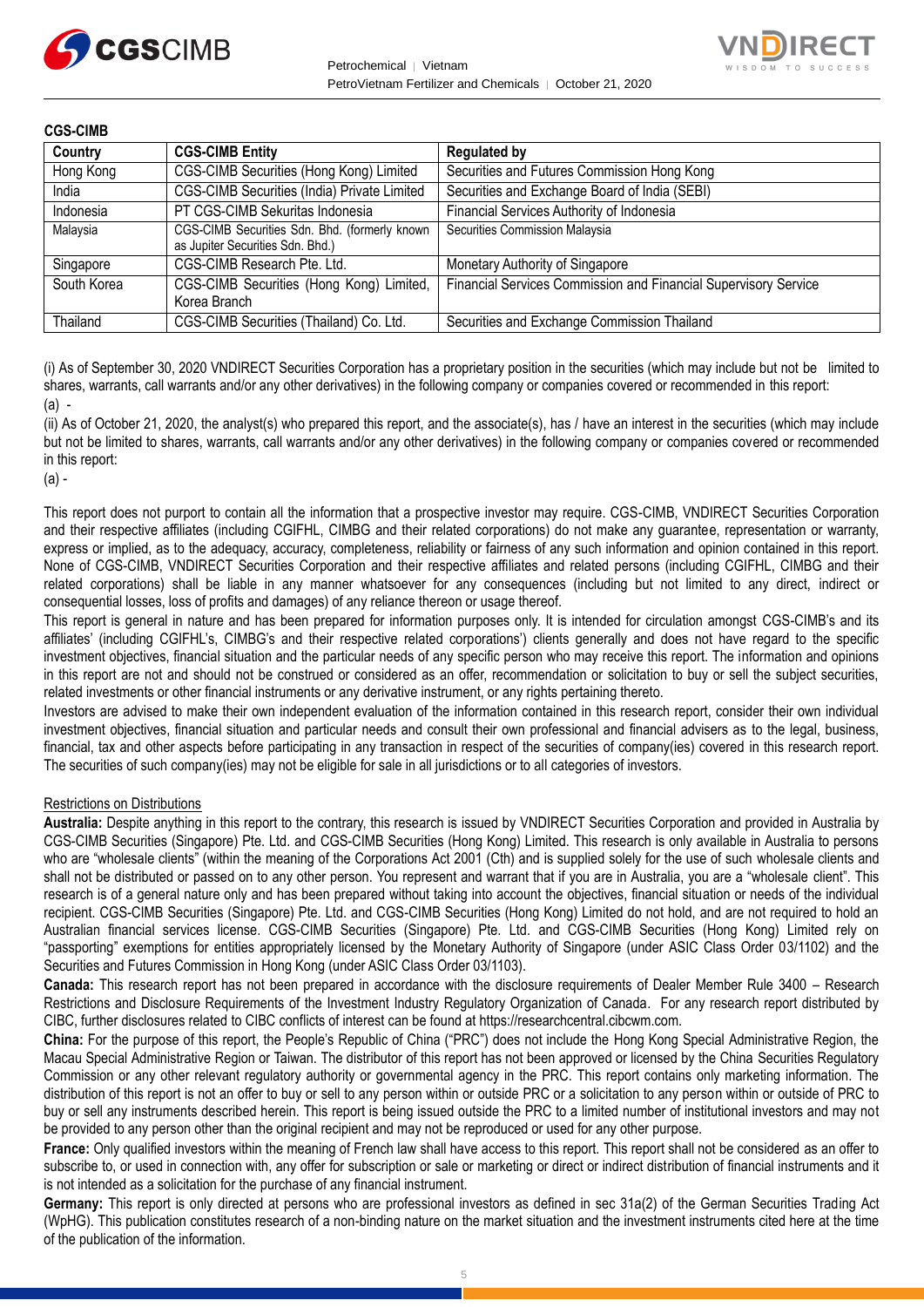



The current prices/yields in this issue are based upon closing prices from Bloomberg as of the day preceding publication. Please note that neither the German Federal Financial Supervisory Agency (BaFin), nor any other supervisory authority exercises any control over the content of this report. **Hong Kong:** This report is issued and distributed in Hong Kong by CGS-CIMB Securities (Hong Kong) Limited ("CHK") which is licensed in Hong Kong by the Securities and Futures Commission for Type 1 (dealing in securities) and Type 4 (advising on securities) activities. Any investors wishing to purchase or otherwise deal in the securities covered in this report should contact the Head of Sales at CGS-CIMB Securities (Hong Kong) Limited. The views and opinions in this research report are our own as of the date hereof and are subject to change. If the Financial Services and Markets Act of the United Kingdom or the rules of the Financial Conduct Authority apply to a recipient, our obligations owed to such recipient therein are unaffected. CHK has no obligation to update its opinion or the information in this research report.

CHK does not make a market on other securities mentioned in the report.

# **India:**

This report is issued by VNDIRECT Securities Corporation and distributed in India by CGS-CIMB Securities (India) Private Limited ("CGS-CIMB India"). CGS-CIMB India is a subsidiary of CGS-CIMB Securities International Pte. Ltd. which in turn is a 50:50 joint venture company of CGIFHL and CIMBG. The details of the members of the group of companies of CGS-CIMB can be found at www.cgs-cimb.com, CGIFHL at www.chinastock.com.hk/en/ACG/ContactUs/index.aspx and CIMBG at www.cimb.com/en/who-we-are.html. CGS-CIMB India is registered with the National Stock Exchange of India Limited and BSE Limited as a trading and clearing member (Merchant Banking Number: INM000012037) under the Securities and Exchange Board of India (Stock Brokers and Sub-Brokers) Regulations, 1992. In accordance with the provisions of Regulation 4(g) of the Securities and Exchange Board of India (Investment Advisers) Regulations, 2013, CGS-CIMB India is not required to seek registration with the Securities and Exchange Board of India ("SEBI") as an Investment Adviser. CGS-CIMB India is registered with SEBI (SEBI Registration Number: INZ000209135) as a Research Analyst (INH000000669) pursuant to the SEBI (Research Analysts) Regulations, 2014 ("Regulations").

This report does not take into account the particular investment objectives, financial situations, or needs of the recipients. It is not intended for and does not deal with prohibitions on investment due to law/jurisdiction issues etc. which may exist for certain persons/entities. Recipients should rely on their own investigations and take their own professional advice before investment.

The report is not a "prospectus" as defined under Indian Law, including the Companies Act, 2013, and is not, and shall not be, approved by, or filed or registered with, any Indian regulator, including any Registrar of Companies in India, SEBI, any Indian stock exchange, or the Reserve Bank of India. No offer, or invitation to offer, or solicitation of subscription with respect to any such securities listed or proposed to be listed in India is being made, or intended to be made, to the public, or to any member or section of the public in India, through or pursuant to this report.

The research analysts, strategists or economists principally responsible for the preparation of this research report are segregated from the other activities of CGS-CIMB India and they have received compensation based upon various factors, including quality, accuracy and value of research, firm profitability or revenues, client feedback and competitive factors. Research analysts', strategists' or economists' compensation is not linked to investment banking or capital markets transactions performed or proposed to be performed by CGS-CIMB India or its affiliates.

CGS-CIMB India does not have actual / beneficial ownership of 1% or more securities of the subject company in this research report, at the end of the month immediately preceding the date of publication of this research report. However, since affiliates of CGS-CIMB India are engaged in the financial services business, they might have in their normal course of business financial interests or actual / beneficial ownership of one per cent or more in various companies including the subject company in this research report.

CGS-CIMB India or its associates, may: (a) from time to time, have long or short position in, and buy or sell the securities of the subject company in this research report; or (b) be engaged in any other transaction involving such securities and earn brokerage or other compensation or act as a market maker in the financial instruments of the subject company in this research report or act as an advisor or lender/borrower to such company or may have any other potential conflict of interests with respect to any recommendation and other related information and opinions.

CGS-CIMB India, its associates and the analyst engaged in preparation of this research report have not received any compensation for investment banking, merchant banking or brokerage services from the subject company mentioned in the research report in the past 12 months.

CGS-CIMB India, its associates and the analyst engaged in preparation of this research report have not managed or co-managed public offering of securities for the subject company mentioned in the research report in the past 12 months. The analyst from CGS-CIMB India engaged in preparation of this research report or his/her relative (a) do not have any financial interests in the subject company mentioned in this research report; (b) do not own 1% or more of the equity securities of the subject company mentioned in the research report as of the last day of the month preceding the publication of the research report; (c) do not have any material conflict of interest at the time of publication of the research report.

**Indonesia:** This report is issued by VNDIRECT Securities Corporation and distributed by PT CGS-CIMB Sekuritas Indonesia ("CGS-CIMB Indonesia"). The views and opinions in this research report are not our own but of VNDIRECT Securities Corporation as of the date hereof and are subject to change. CGS-CIMB Indonesia has no obligation to update the opinion or the information in this research report. This report is for private circulation only to clients of CGS-CIMB Indonesia. Neither this report nor any copy hereof may be distributed in Indonesia or to any Indonesian citizens wherever they are domiciled or to Indonesian residents except in compliance with applicable Indonesian capital market laws and regulations.

This research report is not an offer of securities in Indonesia. The securities referred to in this research report have not been registered with the Financial Services Authority (Otoritas Jasa Keuangan) pursuant to relevant capital market laws and regulations, and may not be offered or sold within the territory of the Republic of Indonesia or to Indonesian citizens through a public offering or in circumstances which constitute an offer within the meaning of the Indonesian capital market law and regulations.

**Ireland:** CGS-CIMB is not an investment firm authorised in the Republic of Ireland and no part of this document should be construed as CGS-CIMB acting as, or otherwise claiming or representing to be, an investment firm authorised in the Republic of Ireland.

**Malaysia:** This report is issued by VNDIRECT Securities Corporation and distributed in Malaysia by CGS-CIMB Securities Sdn. Bhd. (formerly known as Jupiter Securities Sdn. Bhd.) ("CGS-CIMB Malaysia") solely for the benefit of and for the exclusive use of our clients. Recipients of this report are to contact CGS-CIMB Malaysia, at 29th Floor Menara CIMB No. 1 Jalan Stesen Sentral 2, Kuala Lumpur Sentral 50470 Kuala Lumpur, Malaysia, in respect of any matters arising from or in connection with this report. CGS-CIMB Malaysia has no obligation to update, revise or reaffirm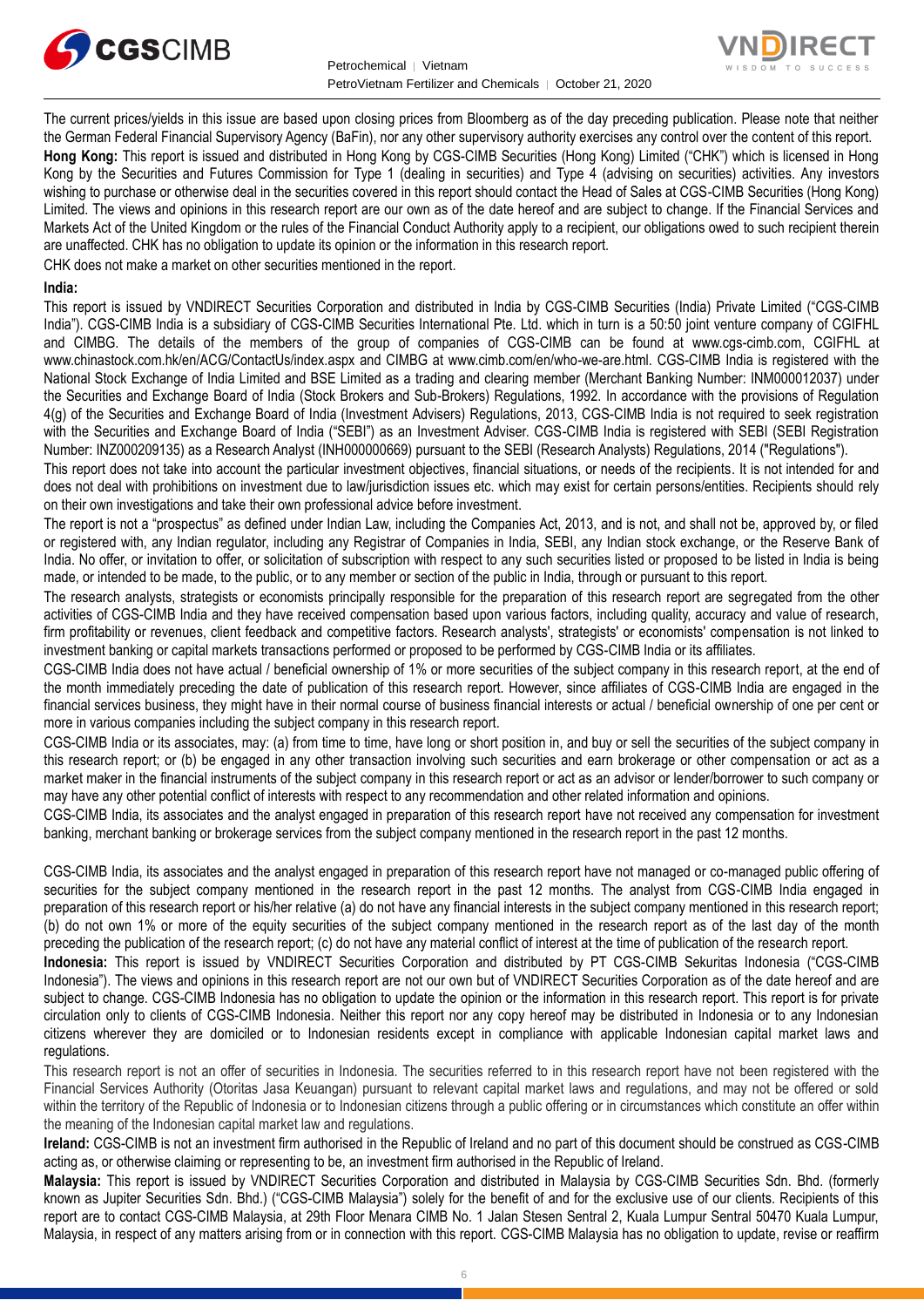



the opinion or the information in this research report after the date of this report.

**New Zealand:** In New Zealand, this report is for distribution only to persons who are wholesale clients pursuant to section 5C of the Financial Advisers Act 2008.

**Singapore:** This report is issued by VNDIRECT Securities Corporation and distributed by CGS-CIMB Research Pte Ltd ("CGS-CIMBR"). CGS-CIMBR is a financial adviser licensed under the Financial Advisers Act, Cap 110 ("FAA") for advising on investment products, by issuing or promulgating research analyses or research reports, whether in electronic, print or other form. Accordingly, CGS-CIMBR is a subject to the applicable rules under the FAA unless it is able to avail itself to any prescribed exemptions.

Recipients of this report are to contact CGS-CIMB Research Pte Ltd, 50 Raffles Place, #16-02 Singapore Land Tower, Singapore in respect of any matters arising from, or in connection with this report. CGS-CIMBR has no obligation to update the opinion or the information in this research report. This publication is strictly confidential and is for private circulation only. If you have not been sent this report by CGS-CIMBR directly, you may not rely, use or disclose to anyone else this report or its contents.

If the recipient of this research report is not an accredited investor, expert investor or institutional investor, CGS-CIMBR accepts legal responsibility for the contents of the report without any disclaimer limiting or otherwise curtailing such legal responsibility. If the recipient is an accredited investor, expert investor or institutional investor, the recipient is deemed to acknowledge that CGS-CIMBR is exempt from certain requirements under the FAA and its attendant regulations, and as such, is exempt from complying with the following:

(a) Section 25 of the FAA (obligation to disclose product information);

(b) Section 27 (duty not to make recommendation with respect to any investment product without having a reasonable basis where you may be reasonably expected to rely on the recommendation) of the FAA;

(c) MAS Notice on Information to Clients and Product Information Disclosure [Notice No. FAA-N03];

(d) MAS Notice on Recommendation on Investment Products [Notice No. FAA-N16];

(e) Section 36 (obligation on disclosure of interest in securities), and

(f) any other laws, regulations, notices, directive, guidelines, circulars and practice notes which are relates to the above, to the extent permitted by applicable laws, as may be amended from time to time, and any other laws, regulations, notices, directive, guidelines, circulars, and practice notes as we may notify you from time to time. In addition, the recipient who is an accredited investor, expert investor or institutional investor acknowledges that a CGS-CIMBR is exempt from Section 27 of the FAA, the recipient will also not be able to file a civil claim against CGS-CIMBR for any loss or damage arising from the recipient's reliance on any recommendation made by CGS-CIMBR which would otherwise be a right that is available to the recipient under Section 27 of the FAA, the recipient will also not be able to file a civil claim against CGS-CIMBR for any loss or damage arising from the recipient's reliance on any recommendation made by CGS-CIMBR which would otherwise be a right that is available to the recipient under Section 27 of the FAA.

CGS-CIMBR, its affiliates and related corporations, their directors, associates, connected parties and/or employees may own or have positions in securities of the company(ies) covered in this research report or any securities related thereto and may from time to time add to or dispose of, or may be materially interested in, any such securities. Further, CGS-CIMBR, its affiliates and its related corporations do and seek to do business with the company(ies) covered in this research report and may from time to time act as market maker or have assumed an underwriting commitment in securities of such company(ies), may sell them to or buy them from customers on a principal basis and may also perform or seek to perform significant investment banking, advisory, underwriting or placement services for or relating to such company(ies) as well as solicit such investment, advisory or other services from any entity mentioned in this report.

As of October 21, 2020,, CGS-CIMBR does not have a proprietary position in the recommended securities in this report.

CGS-CIMBR does not make a market on the securities mentioned in the report.

**South Korea:** This report is issued by VNDIRECT Securities Corporation and distributed in South Korea by CGS-CIMB Securities (Hong Kong) Limited, Korea Branch ("CGS-CIMB Korea") which is licensed as a cash equity broker, and regulated by the Financial Services Commission and Financial Supervisory Service of Korea. In South Korea, this report is for distribution only to professional investors under Article 9(5) of the Financial Investment Services and Capital Market Act of Korea ("FSCMA").

**Spain:** This document is a research report and it is addressed to institutional investors only. The research report is of a general nature and not personalised and does not constitute investment advice so, as the case may be, the recipient must seek proper advice before adopting any investment decision. This document does not constitute a public offering of securities.

CGS-CIMB is not registered with the Spanish Comision Nacional del Mercado de Valores to provide investment services.

**Sweden:** This report contains only marketing information and has not been approved by the Swedish Financial Supervisory Authority. The distribution of this report is not an offer to sell to any person in Sweden or a solicitation to any person in Sweden to buy any instruments described herein and may not be forwarded to the public in Sweden.

**Switzerland:** This report has not been prepared in accordance with the recognized self-regulatory minimal standards for research reports of banks issued by the Swiss Bankers' Association (Directives on the Independence of Financial Research).

**Thailand:** This report is issued by VNDIRECT Securities Corporation and distributed by CGS-CIMB Securities (Thailand) Co. Ltd. ("CGS-CIMB Thailand") based upon sources believed to be reliable (but their accuracy, completeness or correctness is not guaranteed). The statements or expressions of opinion herein were arrived at after due and careful consideration for use as information for investment. Such opinions are subject to change without notice and CGS-CIMB Thailand has no obligation to update the opinion or the information in this research report.

CGS-CIMB Thailand may act or acts as Market Maker, and issuer and offerer of Derivative Warrants and Structured Note which may have the following securities as its underlying securities. Investors should carefully read and study the details of the derivative warrants in the prospectus before making investment decisions.

AAV, ADVANC, AEONTS, AMATA, AOT, AWC, BANPU, BBL, BCH, BCP, BCPG, BDMS, BEC, BEM, BGC, BGRIM, BH, BJC, BPP, BTS, CBG, CENTEL, CHG, CK, CKP, COM7, CPALL, CPF, CPN, DELTA, DTAC, EA, EGCO, EPG, ERW, ESSO, GFPT, GLOBAL, GPSC, GULF, GUNKUL, HANA, HMPRO, INTUCH, IRPC, IVL, JAS, JMT, KBANK, KCE, KKP, KTB, KTC, LH, MAJOR, MBK, MEGA, MINT, MTC, ORI, OSP, PLANB, PRM, PSH, PSL, PTG, PTT, PTTEP, PTTGC, QH, RATCH, RS, SAWAD, SCB, SCC, SGP, SPALI, SPRC, STA, STEC, STPI, SUPER, TASCO, TCAP,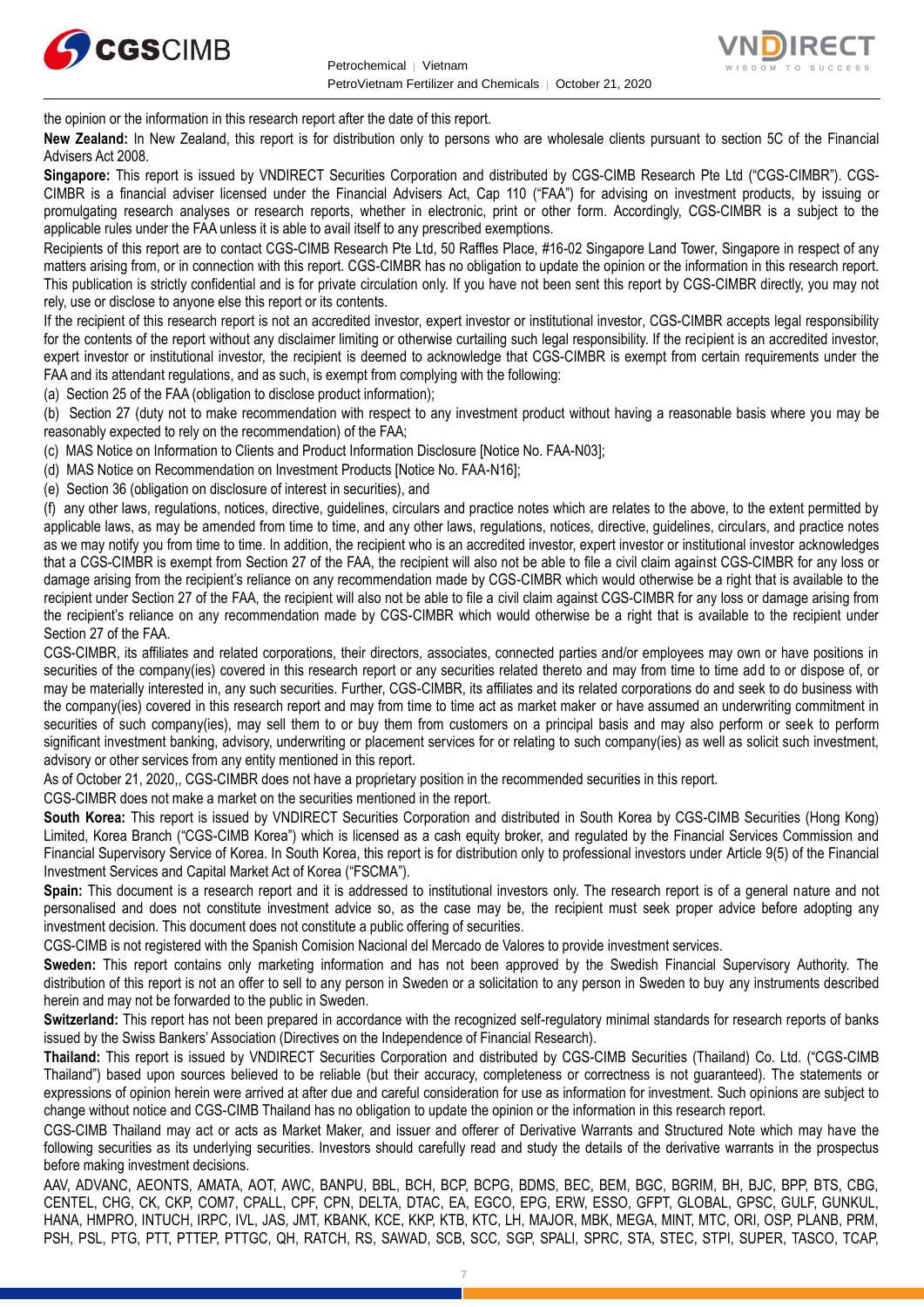



THAI, THANI, THG, TISCO, TKN, TMB, TOA, TOP, TPIPP, TQM, TRUE, TTW, TU, VGI, WHA, BEAUTY, JMART, LPN, SISB, WORK. **Corporate Governance Report:**

The disclosure of the survey result of the Thai Institute of Directors Association ("IOD") regarding corporate governance is made pursuant to the policy of the Office of the Securities and Exchange Commission. The survey of the IOD is based on the information of a company listed on the Stock Exchange of Thailand and the Market for Alternative Investment disclosed to the public and able to be accessed by a general public investor. The result, therefore, is from the perspective of a third party. It is not an evaluation of operation and is not based on inside information.

The survey result is as of the date appearing in the Corporate Governance Report of Thai Listed Companies. As a result, the survey result may be changed after that date. CGS-CIMB Thailand does not confirm nor certify the accuracy of such survey result.

| <b>Range:</b><br>Score     | م∩1<br>۵n<br>טע<br>ĴU | 89<br>80<br>$\overline{\phantom{a}}$ | 70<br>70<br>. . | $\overline{\phantom{a}}$<br>Below<br>$\sim$<br>. ט<br>v | : Result<br>N0<br>urve <sup>.</sup> |
|----------------------------|-----------------------|--------------------------------------|-----------------|---------------------------------------------------------|-------------------------------------|
| <b>Descrip</b><br>ription: | Lyonllont<br>∟∧∪∪แ∪เแ | 000خ<br>Verv                         | 000ن            | N/A                                                     |                                     |

**United Arab Emirates:** The distributor of this report has not been approved or licensed by the UAE Central Bank or any other relevant licensing authorities or governmental agencies in the United Arab Emirates. This report is strictly private and confidential and has not been reviewed by, deposited or registered with UAE Central Bank or any other licensing authority or governmental agencies in the United Arab Emirates. This report is being issued outside the United Arab Emirates to a limited number of institutional investors and must not be provided to any person other than the original recipient and may not be reproduced or used for any other purpose. Further, the information contained in this report is not intended to lead to the sale of investments under any subscription agreement or the conclusion of any other contract of whatsoever nature within the territory of the United Arab Emirates.

**United Kingdom and European Economic Area (EEA):** In the United Kingdom and European Economic Area, this material is also being distributed by CGS-CIMB Securities (UK) Limited ("CGS-CIMB UK"). CGS-CIMB UK is authorized and regulated by the Financial Conduct Authority and its registered office is at 27 Knightsbridge, London, SW1X7YB. The material distributed by CGS-CIMB UK has been prepared in accordance with CGS-CIMB's policies for managing conflicts of interest arising as a result of publication and distribution of this material. This material is for distribution only to, and is solely directed at, selected persons on the basis that those persons: (a) are eligible counterparties and professional clients of CGS-CIMB UK; (b) have professional experience in matters relating to investments falling within Article 19(5) of the Financial Services and Markets Act 2000 (Financial Promotion) Order 2005 (as amended, the "Order"), (c) fall within Article 49(2)(a) to (d) ("high net worth companies, unincorporated associations etc") of the Order; (d) are outside the United Kingdom subject to relevant regulation in each jurisdiction, material(all such persons together being referred to as "relevant persons"). This material is directed only at relevant persons and must not be acted on or relied on by persons who are not relevant persons. Any investment or investment activity to which this material relates is available only to relevant persons and will be engaged in only with relevant persons.

This material is categorised as non-independent for the purposes of CGS-CIMB UK and therefore does not provide an impartial or objective assessment of the subject matter and does not constitute independent research. Consequently, this material has not been prepared in accordance with legal requirements designed to promote the independence of research and will not be subject to any prohibition on dealing ahead of the dissemination of research. Therefore, this material is considered a marketing communication.

**United States:** This research report is issued by VNDIRECT Securities Corporation and distributed in the United States of America by CGS-CIMB Securities (USA) Inc, a U.S. registered broker-dealer and an affiliate of CGS-CIMB Securities Sdn. Bhd. (formerly known as Jupiter Securities Sdn. Bhd.), CGS-CIMB Research Pte Ltd, PT CGS-CIMB Sekuritas Indonesia, CGS-CIMB Securities (Thailand) Co. Ltd, CGS-CIMB Securities (Hong Kong) Limited and CGS-CIMB Securities (India) Private Limited, and is distributed solely to persons who qualify as "U.S. Institutional Investors" as defined in Rule 15a-6 under the Securities and Exchange Act of 1934. This communication is only for Institutional Investors whose ordinary business activities involve investing in shares, bonds, and associated securities and/or derivative securities and who have professional experience in such investments. Any person who is not a U.S. Institutional Investor or Major Institutional Investor must not rely on this communication. The delivery of this research report to any person in the United States of America is not a recommendation to effect any transactions in the securities discussed herein, or an endorsement of any opinion expressed herein. CGS-CIMB Securities (USA) Inc, is a FINRA/SIPC member and takes responsibility for the content of this report. For further information or to place an order in any of the above-mentioned securities please contact a registered representative of CGS-CIMB Securities (USA) Inc.

CGS-CIMB Securities (USA) Inc. does not make a market on other securities mentioned in the report.

CGS-CIMB Securities (USA) Inc. has not managed or co-managed a public offering of any of the securities mentioned in the past 12 months.

CGS-CIMB Securities (USA) Inc. has not received compensation for investment banking services from any of the company mentioned in the past 12 months.

CGS-CIMB Securities (USA) Inc. neither expects to receive nor intends to seek compensation for investment banking services from any of the company mentioned within the next 3 months.

**United States Third-Party Disclaimer:** If this report is distributed in the United States of America by Raymond James & Associates, Inc ("RJA"), this report is third-party research prepared for and distributed in the United States of America by RJA pursuant to an arrangement between RJA and CGS-CIMB Securities International Pte. Ltd. ("CGS-CIMB"). CGS-CIMB is not an affiliate of RJA. This report is distributed solely to persons who qualify as "U.S. Institutional Investors" or as "Major U.S. Institutional Investors" as defined in Rule 15a-6 under the Securities and Exchange Act of 1934, as amended. This communication is only for U.S. Institutional Investors or Major U.S. Institutional Investor whose ordinary business activities involve investing in shares, bonds, and associated securities and/or derivative securities and who have professional experience in such investments. Any person who is not a U.S. Institutional Investor or Major U.S. Institutional Investor must not rely on this communication. The delivery of this report to any person in the U.S. is not a recommendation to effect any transactions in the securities discussed herein, or an endorsement of any opinion expressed herein. If you are receiving this report in the U.S from RJA, a FINRA/SIPC member, it takes responsibility for the content of this report. For further information or to place an order in any of the above-mentioned securities please contact a registered representative of CGS-CIMB Securities (USA) Inc. or RJA.<https://raymondjames.com/InternationalEquityDisclosures>

**Other jurisdictions:** In any other jurisdictions, except if otherwise restricted by laws or regulations, this report is only for distribution to professional,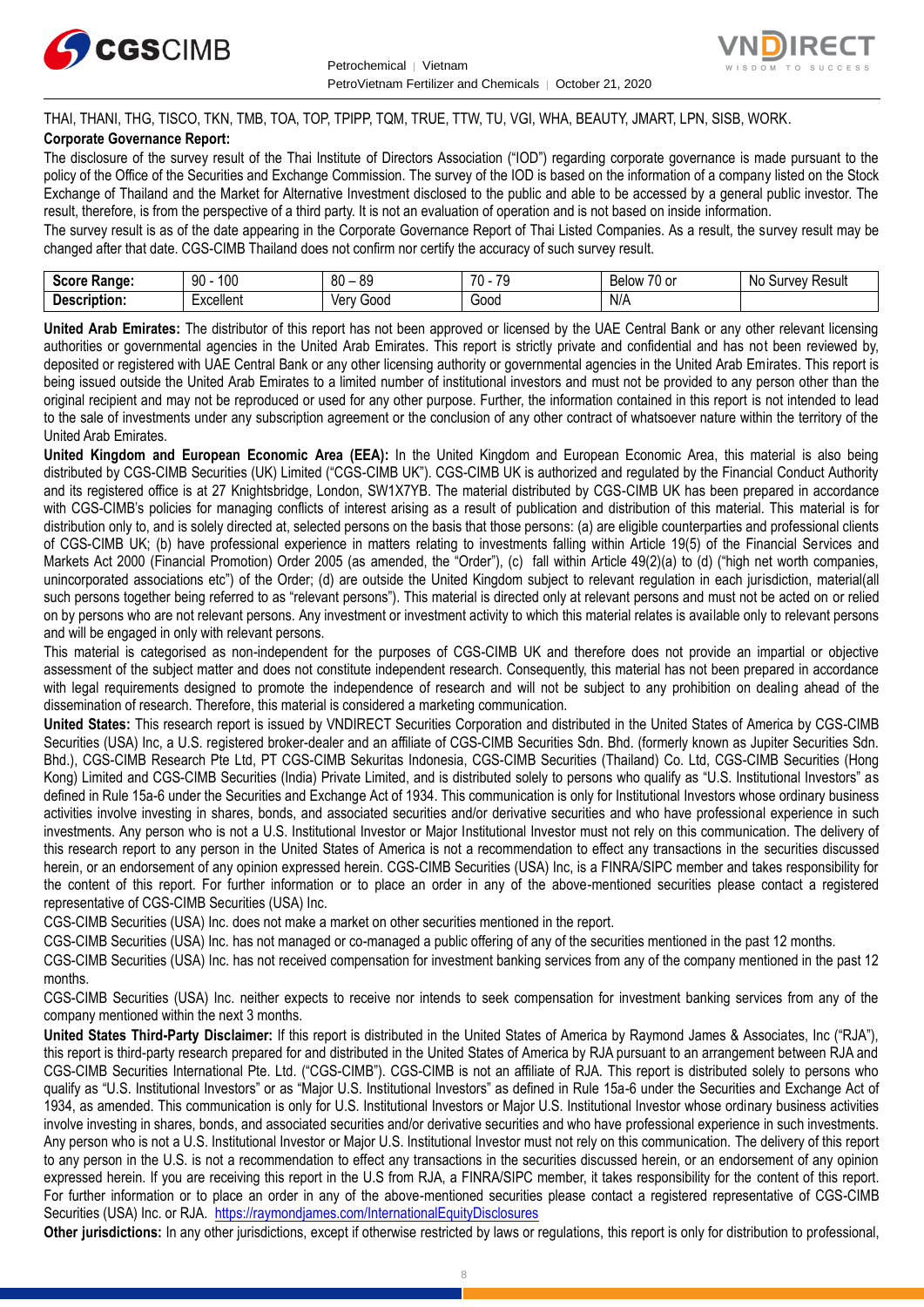

Petrochemical │ Vietnam PetroVietnam Fertilizer and Chemicals | October 21, 2020



institutional or sophisticated investors as defined in the laws and regulations of such jurisdictions. PetroVietnam Fertilizer and Chemic:<br>
Stitutional or sophisticated investors as defined in the laws and regulations of such ju<br>
Distribution of stock ratings and investment banking clients for quarter ended on 30 September

| institutional or sophisticated investors as defined in the laws and regulations of such jurisdictions. |                         |                                |  |
|--------------------------------------------------------------------------------------------------------|-------------------------|--------------------------------|--|
| Distribution of stock ratings and investment banking clients for quarter ended on 30 September 2020    |                         |                                |  |
| 795 companies under coverage for quarter ended on 30 September 2020                                    |                         |                                |  |
|                                                                                                        | Rating Distribution (%) | Investment Banking clients (%) |  |
| Add                                                                                                    | 63.0%                   | 0.5%                           |  |
| Hold                                                                                                   | 25.2%                   | $0.1\%$                        |  |
|                                                                                                        | 11 8%                   | ،3% ۱                          |  |

# **Spitzer Chart for stock being researched ( 2 year data )**

# **PetroVietnam Fertilizer and Chemicals (DPM VN)**

Price Close  $\blacksquare$ 

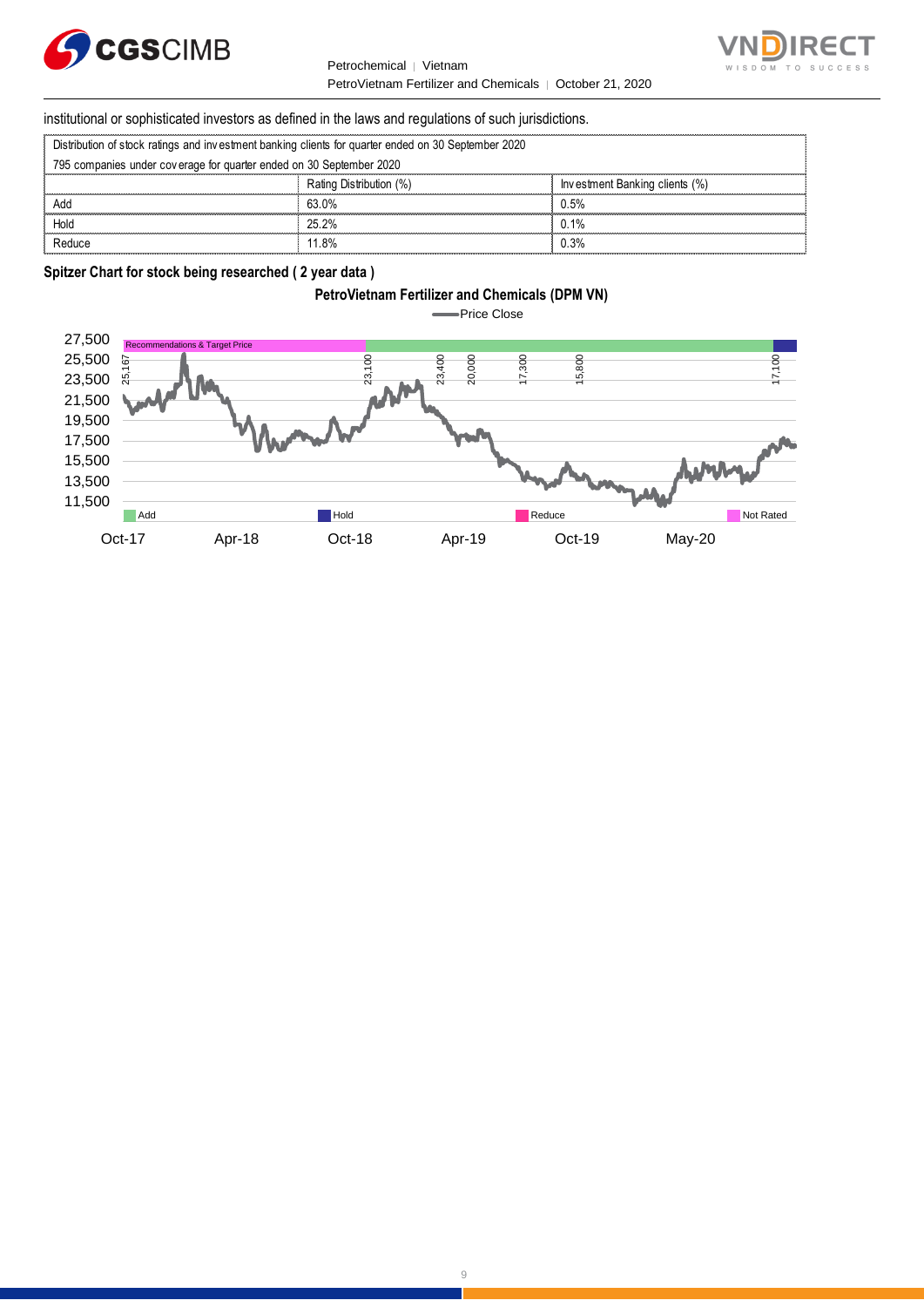



# **Corporate Governance Report of Thai Listed Companies (CGR). CG Rating by the Thai Institute of Directors Association (Thai IOD) in 2019, Anti-Corruption 2019**

**ADVANC** – Excellent, Certified, **AEONTS** – Good, n/a, **AH** – Very Good, n/a, **AMATA** – Excellent, Declared, **ANAN** – Excellent, Declared, **AOT** – Excellent, n/a, **AP** – Excellent, Certified, **ASP** – Very Good, Certified, **BAM** – not available, n/a, **BANPU** – Excellent, Certified, **BAY** – Excellent, Certified, **BBL** – Very Good, Certified, **BCH** – Good, Certified, **BCP** - Excellent, Certified, **BCPG** – Excellent, Certified, **BDMS** – Very Good, n/a, **BEAUTY** – Good, n/a, **BEC** – Very Good, n/a, **BGRIM** – Very Good, Declared, **BH** - Good, n/a, **BJC** – Very Good, n/a, **BJCHI** – Very Good, Certified, **BLA** – Very Good, Certified, **BPP** – Very Good, Declared, **BR** - Good, n/a, **BTS** - Excellent, Certified, **CBG** – Very Good, n/a, **CCET** – Good, n/a, **CENTEL** – Very Good, Certified, **CHAYO** - Good, n/a, **CHG** – Very Good, Declared, **CK** – Excellent, n/a, **COL** – Excellent, Declared, **CPALL** – Excellent, Certified, **CPF** – Excellent, Certified, **CPN** - Excellent, Certified, **CPNREIT** – not available, n/a, **CRC** – not available, n/a, **DELTA** - Excellent, Declared, **DEMCO** – Excellent, Certified, **DDD** – Very Good, n/a, **DIF** – not available, n/a, **DREIT** – not available, n/a, **DTAC** – Excellent, Certified, **EA** – Excellent, n/a, **ECL** – Very Good, Certified, **EGCO** - Excellent, Certified, **EPG** – Very Good, n/a, **ERW** – Very Good, n/a, **GFPT** - Excellent, Certified, **GGC** – Excellent, Certified, **GLOBAL** – Very Good, n/a, **GLOW** – Very Good, Certified, **GPSC** – Excellent, Certified, **GULF** – Very Good, n/a, **GUNKUL** – Excellent, Certified, **HANA** - Excellent, Certified, **HMPRO** - Excellent, Certified, **HUMAN** – Good, n/a, **ICHI** – Excellent, Declared, **III** – Excellent, n/a, **INTUCH** - Excellent, Certified, **IRPC** – Excellent, Certified, **ITD** – Very Good, n/a, **IVL** - Excellent, Certified, **JASIF** – not available, n/a, **BJC** – Very Good, n/a, **JMT** – Very Good, n/a, **KBANK** - Excellent, Certified, **KCE** - Excellent, Certified, **KKP** – Excellent, Certified, **KSL** – Excellent, Certified, **KTB** - Excellent, Certified, **KTC** – Excellent, Certified, **LH** - Excellent, n/a, **LPN** – Excellent, Certified, **M** – Very Good, Certified, **MACO** – Very Good, n/a, **MAJOR** – Very Good, n/a, **MAKRO** – Excellent, Certified, **MALEE** – Excellent, Certified, **MC** – Excellent, Certified, **MCOT** – Excellent, Certified, **MEGA** – Very Good, n/a, **MINT** - Excellent, Certified, **MK** – Very Good, n/a, **MTC** – Excellent, n/a, **NETBAY** – Very Good, n/a, **OSP** – Very Good, n/a, **PLANB** – Excellent, Certified, **PLAT** – Very Good, Certified, **PR9** – Excellent, n/a, **PSH** – Excellent, Certified, **PSTC** – Very Good, Certified, **PTT** - Excellent, Certified, **PTTEP** - Excellent, Certified, **PTTGC** - Excellent, Certified, **QH** – Excellent, Certified, **RATCH** – Excellent, Certified, **ROBINS** – Excellent, Certified, **RS** – Excellent, n/a, **RSP** – not available, n/a, **S** – Excellent, n/a, **SAPPE** – Very Good, Declared, **SAT** – Excellent, Certified, **SAWAD** – Very Good, n/a, **SC** – Excellent, Certified, **SCB** - Excellent, Certified, **SCC** – Excellent, Certified, **SCN** – Excellent, Certified, **SF** – Good, n/a, **SHR** – not available, n/a, **SIRI** – Very Good, Certified, **SPA** - Good, n/a, **SPALI** - Excellent, n/a, **SPRC** – Excellent, Certified, **STA** – Very Good, Certified, **STEC** – Excellent, n/a, **SVI** – Excellent, Certified, **SYNEX** – Excellent, Certified, **TASCO** – Excellent, Certified, **TCAP** – Excellent, Certified, **THANI** – Excellent, Certified, **TIPCO** – Very Good, Certified, **TISCO** - Excellent, Certified, **TKN** – Very Good, n/a, **TMB** - Excellent, Certified, **TNR** – Very Good, Certified, **TOP** - Excellent, Certified, **TPCH** – Good, n/a, **TPIPP** – Good, n/a, **TRUE** – Excellent, Certified, **TU** – Excellent, Certified, **TVO** – Excellent, Declared, **UNIQ** – not available, n/a, **VGI** – Excellent, Certified, **WHA** – Excellent, Certified, **WHART** – not available, n/a, **WICE** – Excellent, Certified, **WORK** – Good, n/a.

1 CG Score 2019 from Thai Institute of Directors Association (IOD)

2 AGM Level 2018 from Thai Investors Association

3 Companies participating in Thailand's Private Sector Collective Action Coalition Against Corruption programme (Thai CAC) under Thai Institute of Directors (as of November 30, 2018) are categorised into:

companies that have declared their intention to join CAC, and companies certified by CAC.

4 [The Stock Exchange of Thailand : the record of listed companies with corporate sustainable development "Thai sustainability Investment 2018" included:](http://www.set.or.th/sustainable_dev/en/sr/sri/tsi_p1.html)

SET and mai listed companies passed the assessment conducted by the Stock Exchange of Thailand: THSI (SET) and THSI (mai)

SET listed companies passed the assessment conducted by the Dow Jones Sustainability Indices (DJSI)

# **RECOMMENDATION FRAMEWORK**

| <b>Stock Ratings</b>                                                                                                                                                                                                                                              | Definition:                                                                                                                     |  |
|-------------------------------------------------------------------------------------------------------------------------------------------------------------------------------------------------------------------------------------------------------------------|---------------------------------------------------------------------------------------------------------------------------------|--|
| Add                                                                                                                                                                                                                                                               | The stock's total return is expected to reach 15% or higher over the next 12 months.                                            |  |
| Hold                                                                                                                                                                                                                                                              | The stock's total return is expected to be between negative 10% and positive 15% over the next 12 months.                       |  |
| Reduce                                                                                                                                                                                                                                                            | The stock's total return is expected to fall below negative 10% over the next 12 months.                                        |  |
| The total expected return of a stock is defined as the sum of the:(i) percentage difference between the target price and the current price and (ii)<br>the forward net dividend yields of the stock. Stock price targets have an investment horizon of 12 months. |                                                                                                                                 |  |
| <b>Sector Ratings</b>                                                                                                                                                                                                                                             | Definition:                                                                                                                     |  |
| Overweight                                                                                                                                                                                                                                                        | An Overweight rating means stocks in the sector have, on a market cap-weighted basis, a positive absolute<br>recommendation.    |  |
| Neutral                                                                                                                                                                                                                                                           | A Neutral rating means stocks in the sector have, on a market cap-weighted basis, a neutral absolute recommendation.            |  |
| Underweight                                                                                                                                                                                                                                                       | An Underweight rating means stocks in the sector have, on a market cap-weighted basis, a negative absolute<br>recommendation.   |  |
| <b>Country Ratings</b>                                                                                                                                                                                                                                            | Definition:                                                                                                                     |  |
| Overweight                                                                                                                                                                                                                                                        | An Overweight rating means investors should be positioned with an above-market weight in this country relative to<br>benchmark. |  |
| Neutral                                                                                                                                                                                                                                                           | A Neutral rating means investors should be positioned with a neutral weight in this country relative to benchmark.              |  |
| Underweight                                                                                                                                                                                                                                                       | An Underweight rating means investors should be positioned with a below-market weight in this country relative to<br>benchmark. |  |

# **Hien Tran Khanh – Deputy Head of Research**

Email: [hien.trankhanh@vndirect.com.vn](mailto:hien.trankhanh@vndirect.com.vn)